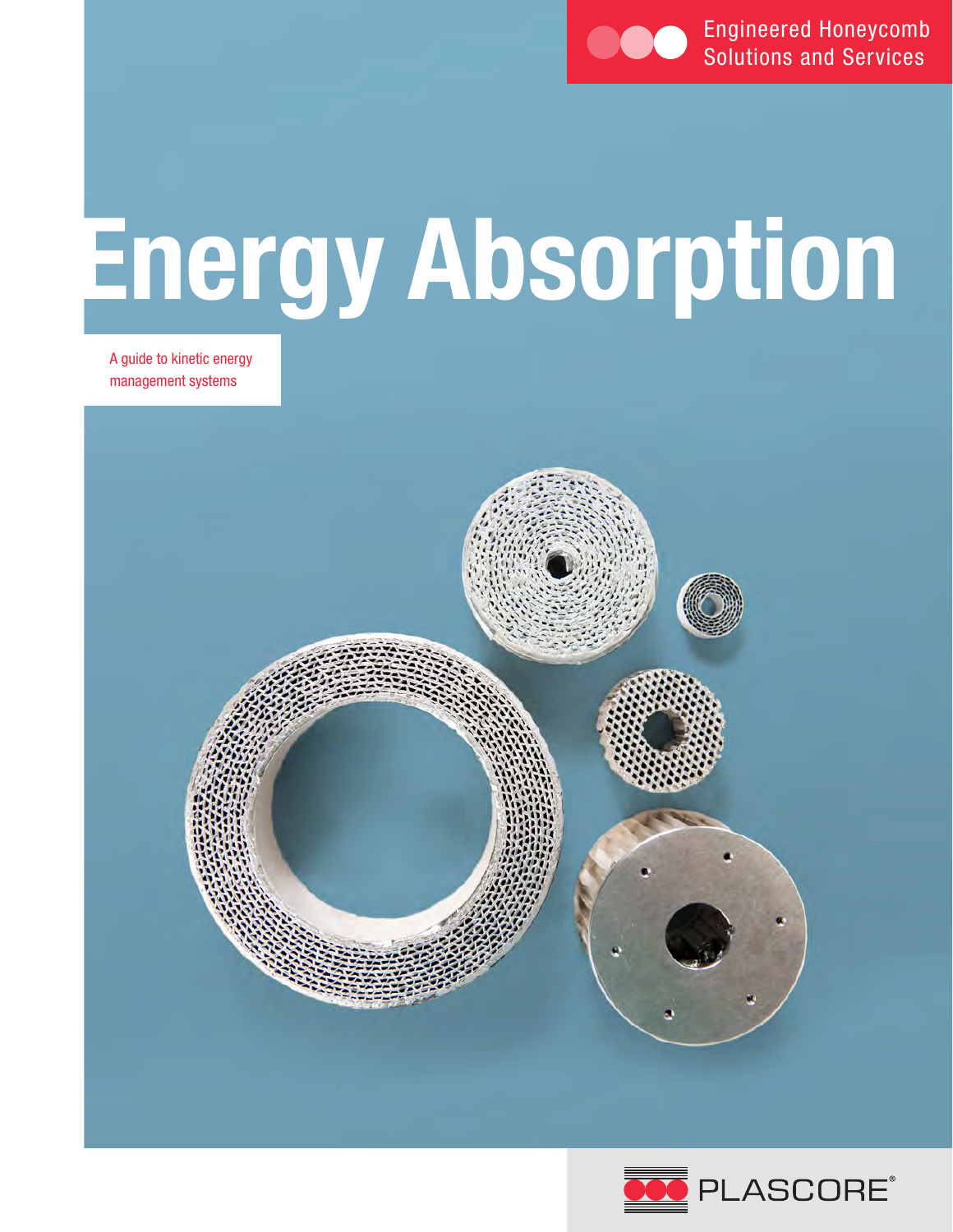

## **What's in this Guide**

- What is an Energy Absorber?
- Energy Absorption Terminology
- Types of Plascore Energy Absorbers
- Example: Drop Protection
- Example: Damping



### **Applications**

- Crash Test Dummy Calibration
- Impact Protection
- Large Mass Drop Protection
- Overrun Protection
- Nuclear Industry Compliance
- Aerospace
- Automotive
- Blast Mitigation

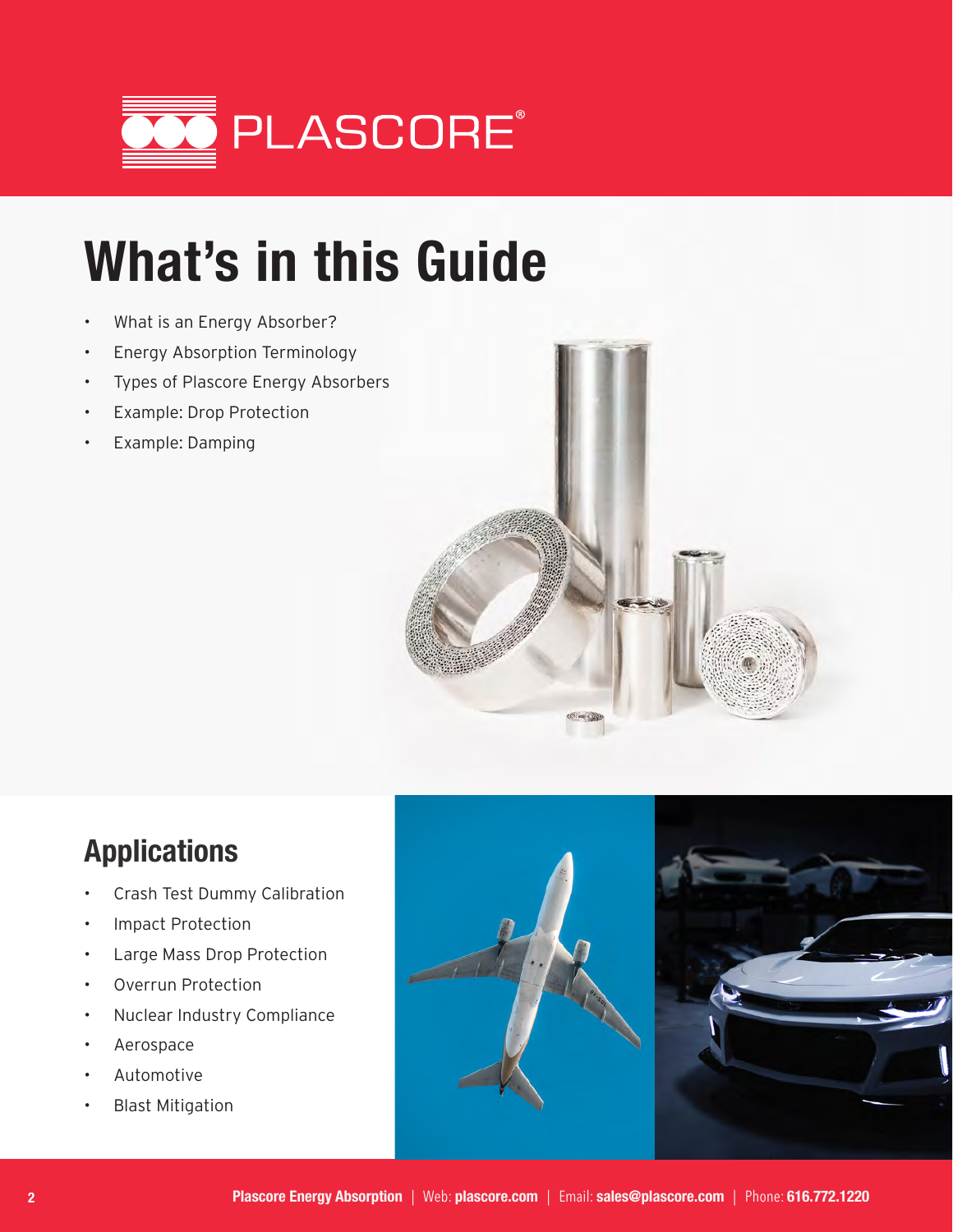## **What is an Energy Absorber?**



**"The basic concept of energy absorption is to take a moving object's kinetic energy and convert it into internal work."**



When a load is applied to the honeycomb it exhibits plastic deformation, in the form of crushing.

This deformation results in a constant force through the crushed thickness.

The work (Force x Distance) done by the energy absorber defines how much kinetic energy the system has absorbed.

Bitzer T. (1997). *Honeycomb Technology Materials, Design, Manufacture, Applications and Testing*. Great Britain: Chapman & Hall.

Before and after crushlite and AlTuCore assembly crushing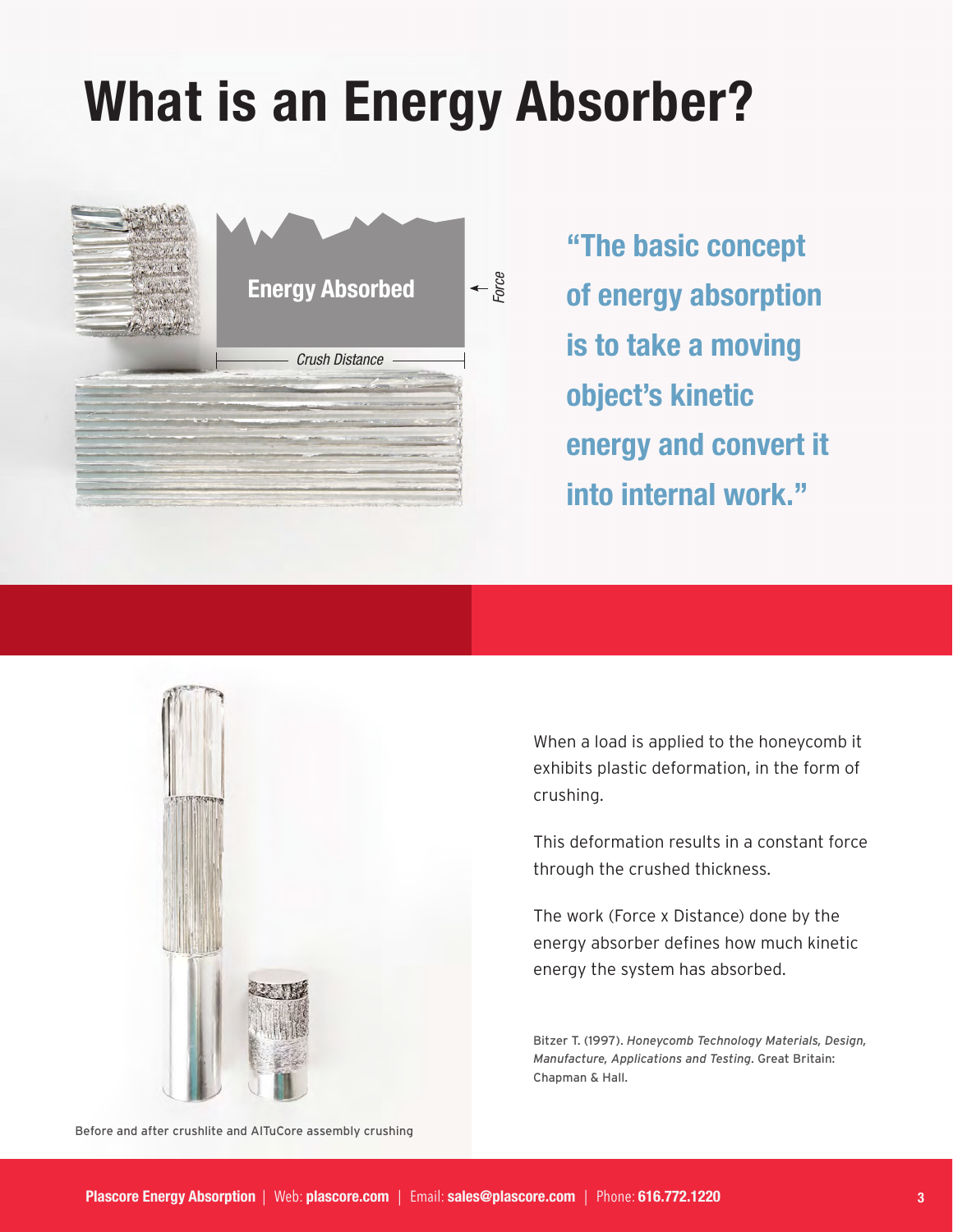

### **Energy Absorption Terminology**

Below is a sample graph (using data from pre-crushed 320 PSI Crush Core) that explains the basic terminology of Plascore's energy absorbers.



#### **320 PSI Crush Core (Pre-crushed)**



- **1. Kinetic Energy Absorbed:** Defined as the work (force x distance) done.
- **2. Crush Strength Tolerance:** The acceptable range the average crush strength can be.
- **3. Crush Strength:** Defined in accordance to ASTM D7336 as the average compressive stress during the core's stable crush strength region.
- **4. Crush Stroke:** The length a part is crushed.
- **5. Densification:** Occurs when all material has been fully crushed. Compressive stress will increase exponentially from that point forward.
- **6. Pre-crush:** A procedure to eliminate peak bare compressive loading by initiating the crushing process on one side of the core.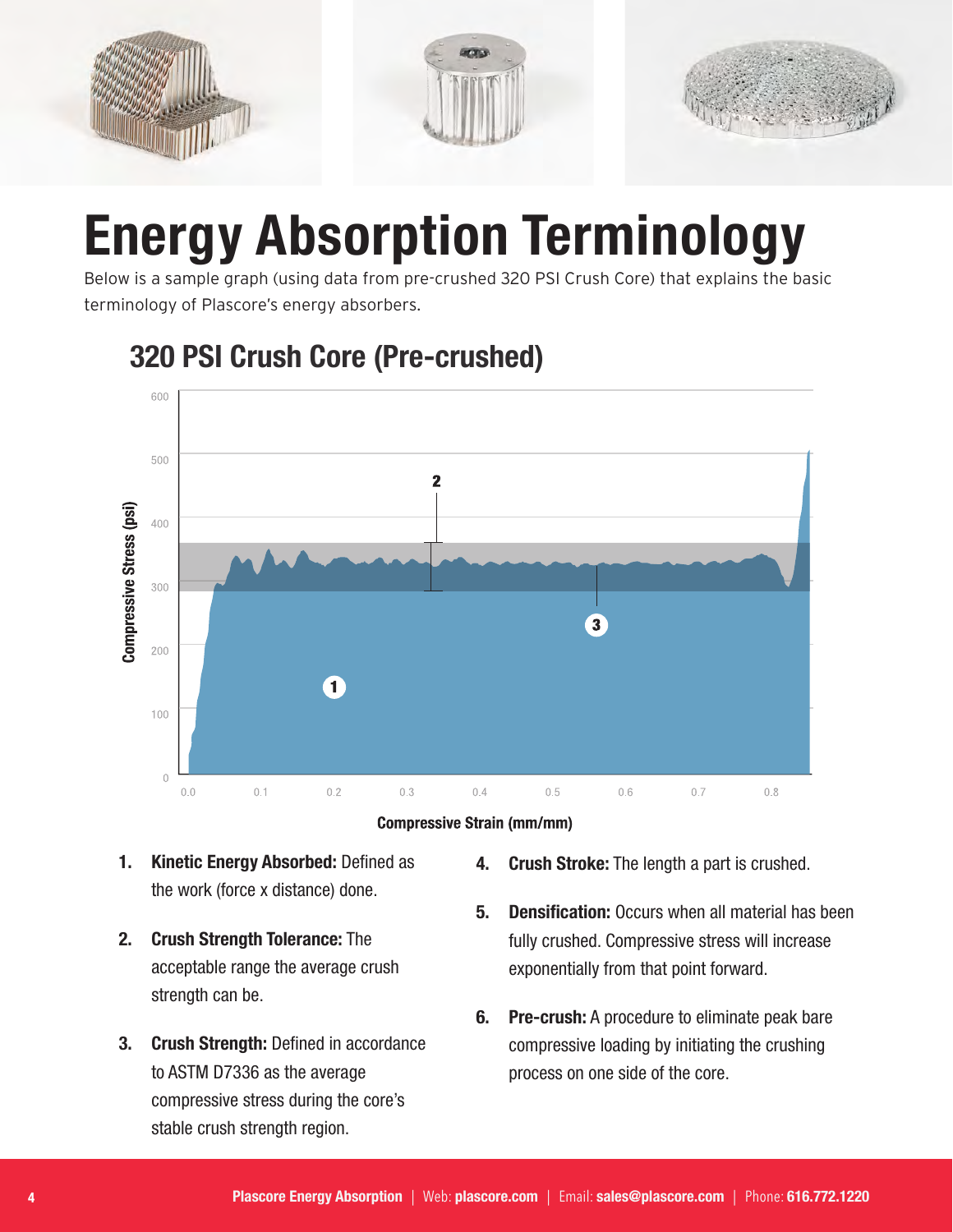# **Types of Plascore Energy Absorbers**

Plascore manufactures two different materials that are ideal for energy absorption applications. The first of these is CrushLite, a lower density expanded aluminum honeycomb. The second is AlTuCore, a high-density corrugated material.

### **CrushLite**



- Typically manufactured in 4' x 8' sheets
- Customer specified thicknesses
- Crush strengths ranging from 7.5 750 psi
- Tested per ASTM D7336
- Can be provided with or without pre-crush
- Typical thickness range: 1" 30"
- Minimum stroke of 70% of part thickness.

| <b>Density</b>              | $\mathsf{I}.\mathsf{0}$ | 1.6   | 1.6    | 2.0    | 2.3   | 2.3   | 3.4    | 3.1    | 3.7    | 4.2   |
|-----------------------------|-------------------------|-------|--------|--------|-------|-------|--------|--------|--------|-------|
| <b>Cell Size</b>            | 3/8                     | 3/8   | 1/4    | 3/16   | 1/4   | 1/4   | 1/4    | 1/8    | 3/8    | 3/8   |
| <b>Foil Gauge</b>           | 0.0007                  | 0.001 | 0.0007 | 0.0007 | 0.001 | 0.001 | 0.0015 | 0.0007 | 0.0025 | 0.003 |
| <b>Foil Alloy</b>           | 5052                    | 5052  | 5056   | 5052   | 5052  | 5056  | 5052   | 5056   | 5052   | 5052  |
| <b>Crush Strength (psi)</b> | 25                      | 45    | 50     | 75     | 90    | 100   | 140    | 170    | 180    | 210   |
|                             |                         |       |        |        |       |       |        |        |        |       |
| <b>Density</b>              | 5.2                     | 4.5   | 4.5    | 5.4    | 5.7   | 6.0   | 5.7    | 6.1    | 8.1    | 8.1   |
| <b>Cell Size</b>            | 1/4                     | 1/8   | 1/8    | 3/8    | 3/16  | 1/4   | 3/16   | 1/8    | 1/8    | 1/8   |
| <b>Foil Gauge</b>           | 0.003                   | 0.001 | 0.001  | 0.004  | 0.002 | 0.003 | 0.002  | 0.0015 | 0.002  | FC    |
| <b>Foil Alloy</b>           | 3003                    | 5052  | 5056   | 5052   | 5052  | 5052  | 5056   | 5056   | 5052   | 5052  |
| <b>Crush Strength (psi)</b> | 245                     | 275   | 320    | 350    | 380   | 420   | 440    | 535    | 700    | 750   |

\*Alternative crush strengths available on our Crush Lite data sheet. Minimum order quantity may apply.

#### **AlTuCore**



- Cylindrical built to order energy absorber
- Customized ID and OD, based on customer's needs
- Test method similar to ASTM D7336
- Can be provided with or without pre-crush
- Typical thickness range: 0.30" 20"
- Custom crush strength ranges from ~1,000 psi to 8,000 psi
- Typical Stroke between 55% and 70% of part length, depending on density

#### **Standard\* crush strength ranges:**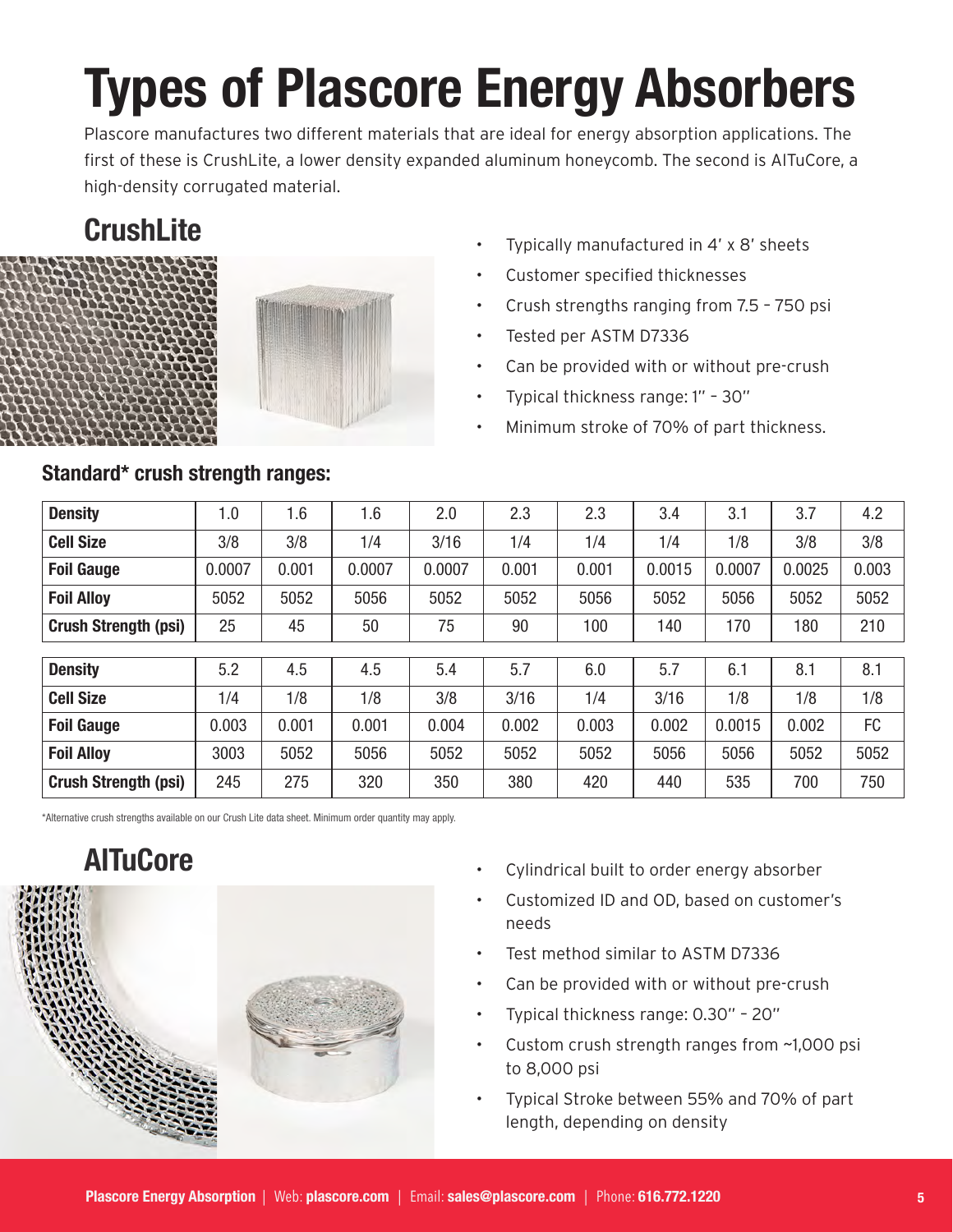### **Example: Drop Protection**

**The Problem:** An engineer has been tasked with arresting a large tensioning weight used on an industrial conveyor belt. The tensioning weight poses a significant risk to equipment if it is allowed to plunge to the ground.

| Maximum Load on Support Structure      | 345,000 Kn |
|----------------------------------------|------------|
| Usable Support Structure Width         | 1 meter    |
| <b>Usable Support Structure Length</b> | 1.1 meters |
| <b>Maximum Drop Height</b>             | 3 meters   |
| <b>Mass of Tension Weight</b>          | 9,100      |

#### **Step 1:**

Determine required crush strength to maximize load distribution.

Maximum Crush Strength = Maximum Load / CrushLite Area

Crush Strength  $= 0.38$  MPa, or 56 psi

#### **Step 2:**

Select a material.

Referencing Plascore's CrushLite data sheet:

PACL - 1.6 - 1/4 - 0.0007 - 5056 with a Crush Strength of 50 psi +/-10% would be a perfect fit.



#### **Knowns Unknowns**

| <b>Required Crush Strength</b> | TBD | psi or MPa |
|--------------------------------|-----|------------|
| <b>Required Material</b>       | TBD | CrushLite  |
| <b>Required Part Thickness</b> | TBD | in or m    |

#### **Step 3:**

Determine required part thickness:

**Governing equation** Potential Energy  $(PE) = Work (W)$ 

In this case:

 $PE = Mass \times Gravity \times (Drop Height + Stroke)$ 

#### And

Work = Crush Strength x Area x Stroke

This results in the following equation:

Mass x Gravity x (Drop Height  $+$  Stroke) = Crush Strength x Area x Stroke

Solving the above equation for stroke:

 $Stroke = 0.92 m$ 

Using this information and Plascore's advertised minimum stroke of 70%:

Part thickness = Stroke / Minimum Percent Stroke

Part thickness  $= 1.314$  m of honeycomb

#### **Step 4:**

Request a quote from Plascore.